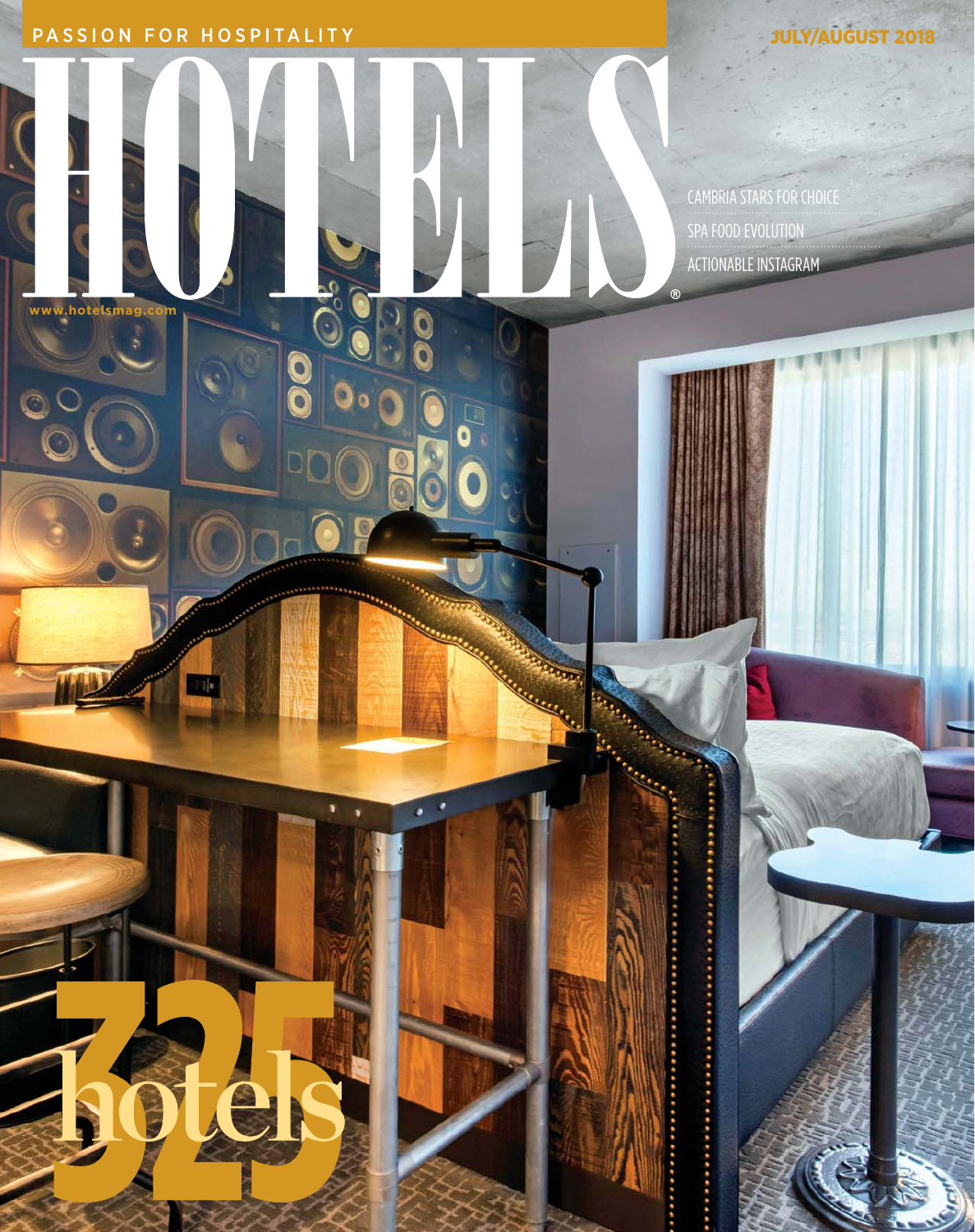E C H N O L O G Y

**SECUIPTIV** USING NEW TECHNOLOGY<br>MANPOWER TO KEEP A HOTELS AND GOOD OLD-FASHIONED MANPOWER TO KEEP A HOTEL SAFE.

*Contributed by* **JULIANA SHALLCROSS**

**A** t the Shore Hotel in Santa Monica, California, — an eye-catching, modern glass and metal building just a few blocks from touristy Santa Monica Pier — guest and employee security has always been taken seriously, especially since the hotel's parking garage is open to the public.

RETHINKING

After the tragedy in Las Vegas last October, when a hotel guest shot and killed 58 concertgoers from his suite 32 stories above the festival grounds, the hotel has become even more vigilant.

"Definitely what happened in Las Vegas opened our eyes," says Andrew De Boer, director of security for the Shore Hotel and its sister properties, Santa Monica Motel and the Ocean View Hotel.

Since that event, the hotel has implemented welfare checks after three days for guests who keep a Do Not Disturb sign on their door, a policy many hotels in Las Vegas and other major cities began implementing or enforcing after the shooting.

## 'SENSE OF SECURITY'

That might seem intrusive for hotels in the United States, but according to Michael O'Rourke, founder of Advanced Operational Concepts, an international security consulting firm, visible security is common at hotels in several Asian and Middle East countries and often is welcomed by guests.

"Armed security is expected at entrances and in lobbies, and guests take comfort in this highly visible deterrent," he says. Uniformed officers also often inspect cars entering hotel parking garages.

One hotel in Las Vegas, the Westgate, is piloting the use of short-range radar to detect weapons on people without subjecting guests to metal detectors. The radar hotspots are unseen by guests and can be placed within existing furniture. (While Nevada is an "open-carry" state, most casinos and hotels forbid people from bringing firearms into their properties.)

July/August 2018 hotelsmag.com 47